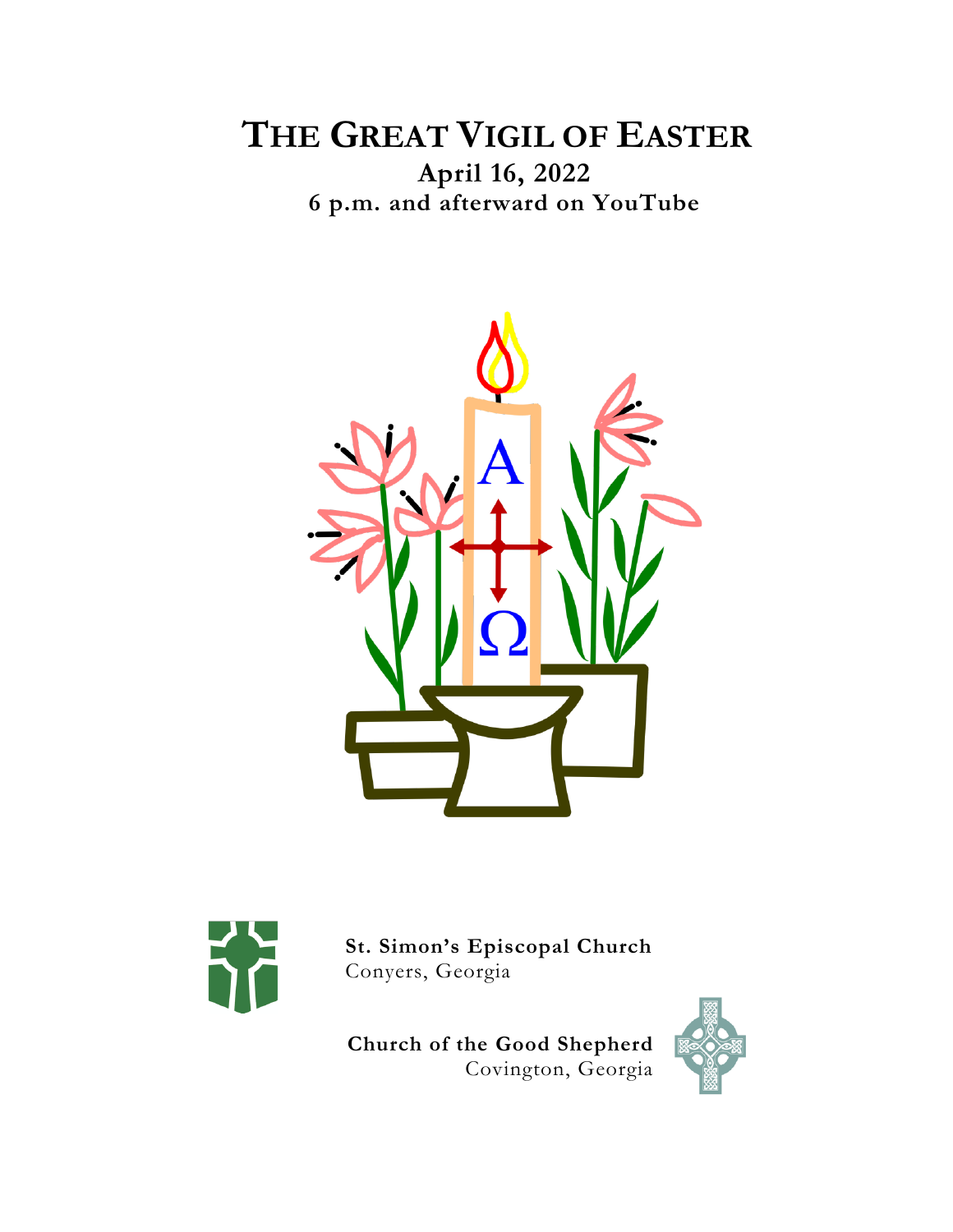*The Great Vigil of Easter is the first service of Easter and is celebrated between sunset on Holy Saturday and sunrise on Easter Morning. The liturgy begins in the Book of Common Prayer on page 285. We encourage you to have a candle ready to light at the Paschal Acclamation.*

# **The Lighting of the Paschal Candle**

*Fire is kindled in the darkness after which the Celebrant says*

Dear friends in Christ: On this most holy night, in which our Lord Jesus passed over from death to life, the Church invites her members, dispersed throughout the world, to gather in vigil and prayer. For this is the Passover of the Lord, in which, by hearing his Word and celebrating his Sacraments, we share in his victory over death.

Let us pray.

O God, through your Son you have bestowed upon your people the brightness of your light: Sanctify this new fire, and grant that in this Paschal feast we may so burn with heavenly desires, that with pure minds we may attain to the festival of everlasting light; through Jesus Christ our Lord. **Amen***.*

*After the prayer, the Celebrant lights the Paschal Candle from the newly kindled fire. The Celebrant bearing the candle, leads the procession into the church pausing 3 times and singing*

The light of Christ.

**People Thanks be to God.**

#### **The Exsultet**

Rejoice now, heavenly hosts and choirs of angels, and let your trumpets shout Salvation for the victory of our mighty King.

Rejoice and sing now, all the round earth, bright with a glorious splendor, for darkness has been vanquished by our eternal King.

Rejoice and be glad now, Mother Church, and let your holy courts, in radiant light, resound with the praises of your people.

All you who stand near this marvelous and holy flame, pray with me to God the Almighty for the grace to sing the worthy praise of this great light; through Jesus Christ his Son our Lord, who lives and reigns with him, in the unity of the Holy Spirit, one God, for ever and ever. **Amen***.*

The Lord be with you.

**People And also with you.**

Officiant Let us give thanks to the Lord our God.

#### **People It is right to give him thanks and praise.**

It is truly right and good, always and everywhere, with our whole heart and mind and voice, to praise you, the invisible, almighty, and eternal God, and your only-begotten Son, Jesus Christ our Lord; for he is the true Paschal Lamb, who at the feast of the Passover paid for us the debt of Adam's sin, and by his blood delivered your faithful people.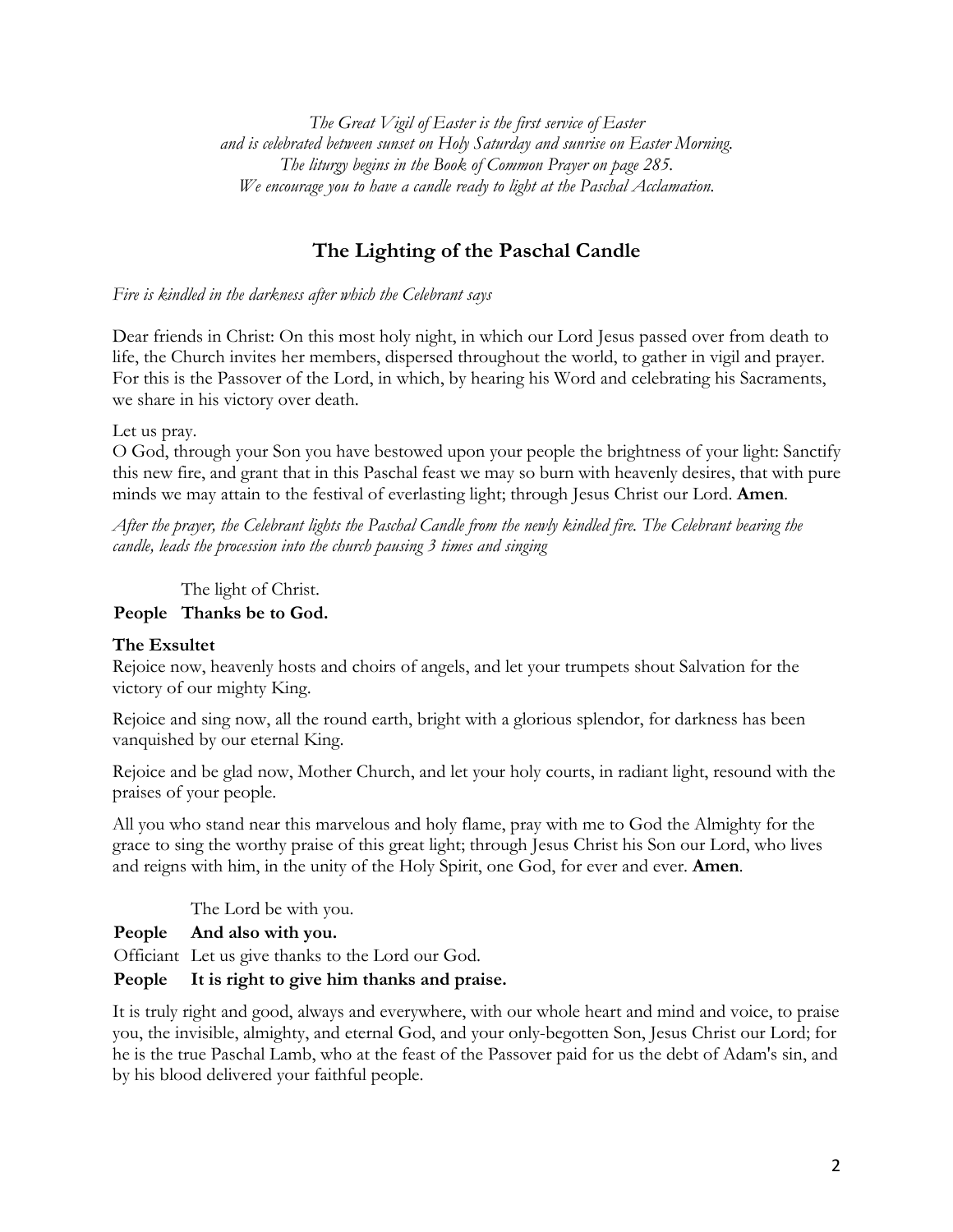This is the night, when you brought our fathers, the children of Israel, out of bondage in Egypt, and led them through the Red Sea on dry land.

This is the night, when all who believe in Christ are delivered from the gloom of sin, and are restored to grace and holiness of life.

This is the night, when Christ broke the bonds of death and hell, and rose victorious from the grave.

How wonderful and beyond our knowing, O God, is your mercy and loving-kindness to us, that to redeem a slave, you gave a Son.

How holy is this night, when wickedness is put to flight, and sin is washed away. It restores innocence to the fallen, and joy to those who mourn. It casts out pride and hatred, and brings peace and concord.

How blessed is this night, when earth and heaven are joined and man is reconciled to God.

Holy Father, accept our evening sacrifice, the offering of this candle in your honor. May it shine continually to drive away all darkness. May Christ, the Morning Star who knows no setting, find it ever burning—he who gives his light to all creation, and who lives and reigns for ever and ever. **Amen.**

# **The Liturgy of the Word**

Let us hear the record of God's saving deeds in history, how he saved his people in ages past; and let us pray that our God will bring each of us to the fullness of redemption.



#### **The Story of Creation** Genesis1:1 – 2:4a

In the beginning when God created the heavens and the earth, the earth was a formless void and darkness covered the face of the deep, while a wind from God swept over the face of the waters. Then God said, "Let there be light"; and there was light. And God saw that the light was good; and God separated the light from the darkness. God called the light Day, and the darkness he called Night. And there was evening and there was morning, the first day.

And God said, "Let there be a dome in the midst of the waters, and let it separate the waters from the waters." So God made the dome and separated the waters that were under the dome from the waters that were above the dome. And it was so. God called the dome Sky. And there was evening and there was morning, the second day.

And God said, "Let the waters under the sky be gathered together into one place, and let the dry land appear." And it was so. God called the dry land Earth, and the waters that were gathered together he called Seas. And God saw that it was good. Then God said, "Let the earth put forth vegetation: plants yielding seed, and fruit trees of every kind on earth that bear fruit with the seed in it." And it was so. The earth brought forth vegetation: plants yielding seed of every kind, and trees of every kind bearing fruit with the seed in it. And God saw that it was good. And there was evening and there was morning, the third day.

And God said, "Let there be lights in the dome of the sky to separate the day from the night; and let them be for signs and for seasons and for days and years, and let them be lights in the dome of the sky to give light upon the earth." And it was so. God made the two great lights--the greater light to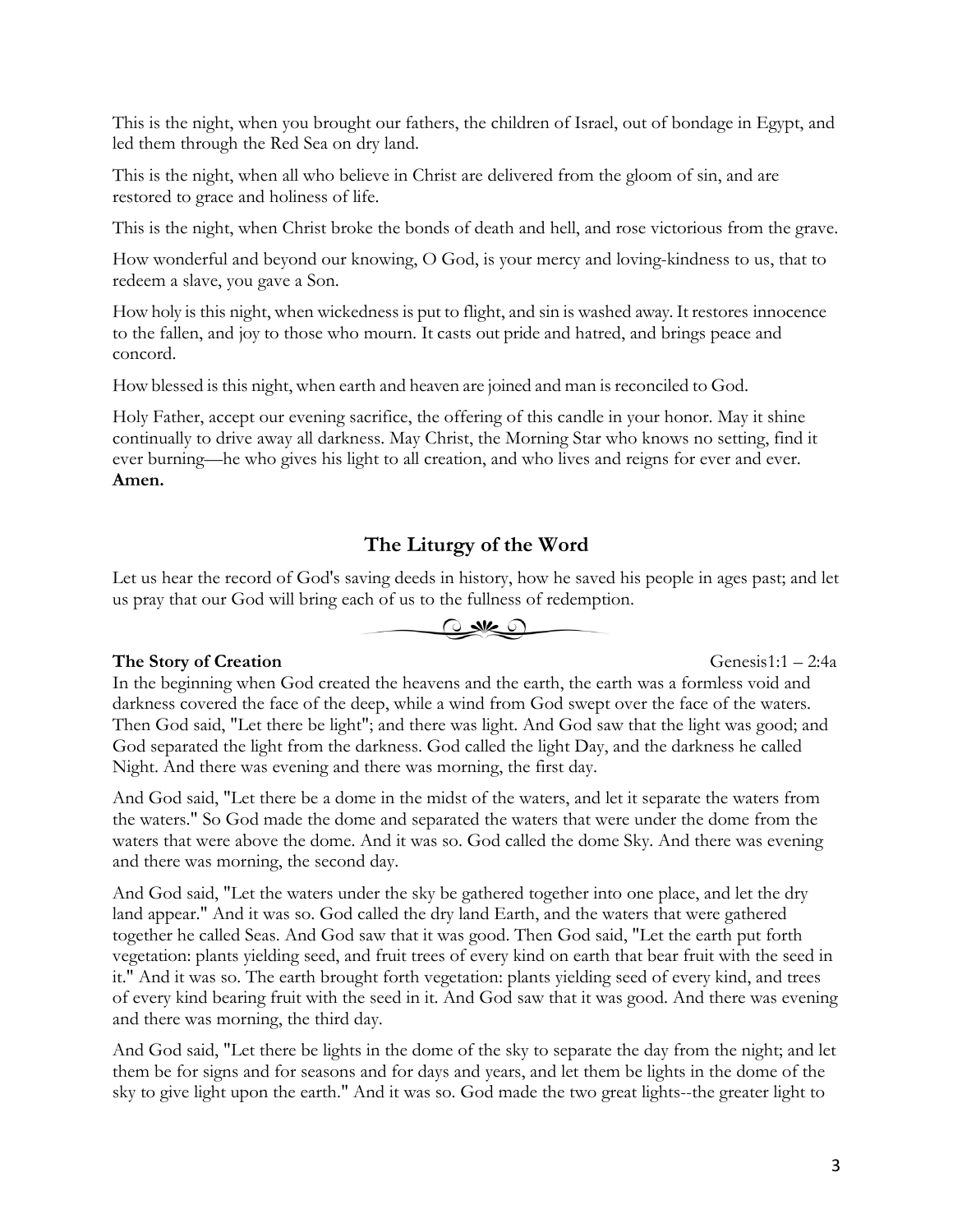rule the day and the lesser light to rule the night--and the stars. God set them in the dome of the sky to give light upon the earth, to rule over the day and over the night, and to separate the light from the darkness. And God saw that it was good. And there was evening and there was morning, the fourth day.

And God said, "Let the waters bring forth swarms of living creatures, and let birds fly above the earth across the dome of the sky." So God created the great sea monsters and every living creature that moves, of every kind, with which the waters swarm, and every winged bird of every kind. And God saw that it was good. God blessed them, saying, "Be fruitful and multiply and fill the waters in the seas, and let birds multiply on the earth." And there was evening and there was morning, the fifth day.

And God said, "Let the earth bring forth living creatures of every kind: cattle and creeping things and wild animals of the earth of every kind." And it was so. God made the wild animals of the earth of every kind, and the cattle of every kind, and everything that creeps upon the ground of every kind. And God saw that it was good.

Then God said, "Let us make humankind in our image, according to our likeness; and let them have dominion over the fish of the sea, and over the birds of the air, and over the cattle, and over all the wild animals of the earth, and over every creeping thing that creeps upon the earth."

So God created humankind in his image, in the image of God he created them; male and female he created them.

God blessed them, and God said to them, "Be fruitful and multiply, and fill the earth and subdue it; and have dominion over the fish of the sea and over the birds of the air and over every living thing that moves upon the earth." God said, "See, I have given you every plant yielding seed that is upon the face of all the earth, and every tree with seed in its fruit; you shall have them for food. And to every beast of the earth, and to every bird of the air, and to everything that creeps on the earth, everything that has the breath of life, I have given every green plant for food." And it was so. God saw everything that he had made, and indeed, it was very good. And there was evening and there was morning, the sixth day.

Thus the heavens and the earth were finished, and all their multitude. And on the seventh day God finished the work that he had done, and he rested on the seventh day from all the work that he had done. So God blessed the seventh day and hallowed it, because on it God rested from all the work that he had done in creation. These are the generations of the heavens and the earth when they were created.

#### **Hymn**

Hymnal 60 "Creator of the stars of night"

**Creator of the stars of night, thy people's everlasting light, Jesu, Redeemer, save us all, and hear Thy servants when they call.** **At whose dread name, majestic now, all knees must bend, all hearts must bow; and things celestial Thee shall own, and things terrestrial, Lord alone.**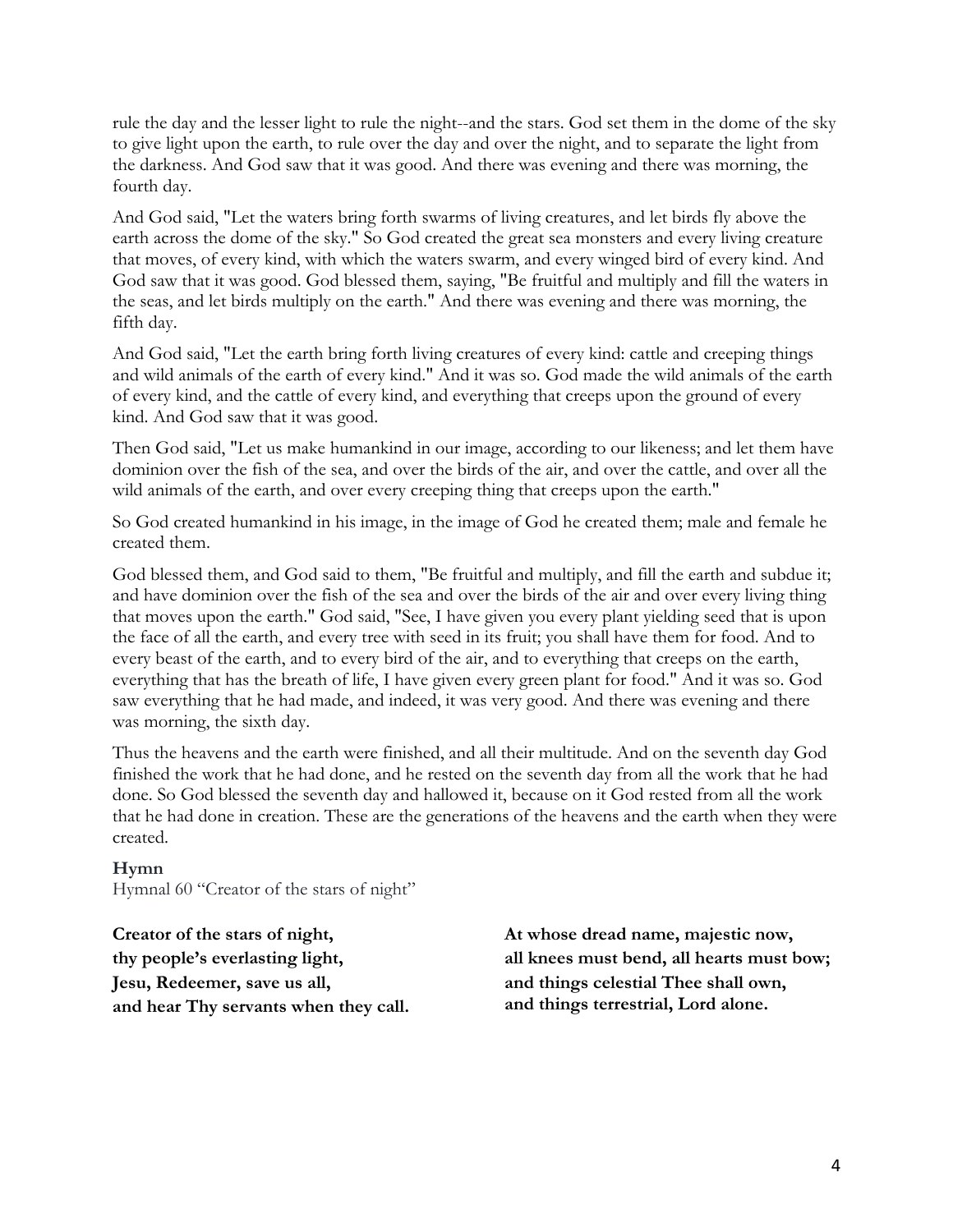#### **Collect**

Let us pray. *(Silence)*

O God, who wonderfully created, and yet more wonderfully restored, the dignity of human nature: Grant that we may share the divine life of him who humbled himself to share our humanity, your Son Jesus Christ our Lord. **Amen***.*



### **Deliverance at the Red Sea Exodus 14:10-31; 15:20-21 Exodus 14:10-31**; 15:20-21

As Pharaoh drew near, the Israelites looked back, and there were the Egyptians advancing on them. In great fear the Israelites cried out to the Lord. They said to Moses, "Was it because there were no graves in Egypt that you have taken us away to die in the wilderness? What have you done to us, bringing us out of Egypt? Is this not the very thing we told you in Egypt, 'Let us alone and let us serve the Egyptians'? For it would have been better for us to serve the Egyptians than to die in the wilderness." But Moses said to the people, "Do not be afraid, stand firm, and see the deliverance that the Lord will accomplish for you today; for the Egyptians whom you see today you shall never see again. The Lord will fight for you, and you have only to keep still."

Then the Lord said to Moses, "Why do you cry out to me? Tell the Israelites to go forward. But you lift up your staff, and stretch out your hand over the sea and divide it, that the Israelites may go into the sea on dry ground. Then I will harden the hearts of the Egyptians so that they will go in after them; and so I will gain glory for myself over Pharaoh and all his army, his chariots, and his chariot drivers. And the Egyptians shall know that I am the Lord, when I have gained glory for myself over Pharaoh, his chariots, and his chariot drivers."

The angel of God who was going before the Israelite army moved and went behind them; and the pillar of cloud moved from in front of them and took its place behind them. It came between the army of Egypt and the army of Israel. And so the cloud was there with the darkness, and it lit up the night; one did not come near the other all night.

Then Moses stretched out his hand over the sea. The Lord drove the sea back by a strong east wind all night, and turned the sea into dry land; and the waters were divided. The Israelites went into the sea on dry ground, the waters forming a wall for them on their right and on their left. The Egyptians pursued, and went into the sea after them, all of Pharaoh's horses, chariots, and chariot drivers. At the morning watch the Lord in the pillar of fire and cloud looked down upon the Egyptian army, and threw the Egyptian army into panic. He clogged their chariot wheels so that they turned with difficulty. The Egyptians said, "Let us flee from the Israelites, for the Lord is fighting for them against Egypt."

Then the Lord said to Moses, "Stretch out your hand over the sea, so that the water may come back upon the Egyptians, upon their chariots and chariot drivers." So Moses stretched out his hand over the sea, and at dawn the sea returned to its normal depth. As the Egyptians fled before it, the Lord tossed the Egyptians into the sea. The waters returned and covered the chariots and the chariot drivers, the entire army of Pharaoh that had followed them into the sea; not one of them remained. But the Israelites walked on dry ground through the sea, the waters forming a wall for them on their right and on their left.

Thus the Lord saved Israel that day from the Egyptians; and Israel saw the Egyptians dead on the seashore. Israel saw the great work that the Lord did against the Egyptians. So the people feared the Lord and believed in the Lord and in his servant Moses.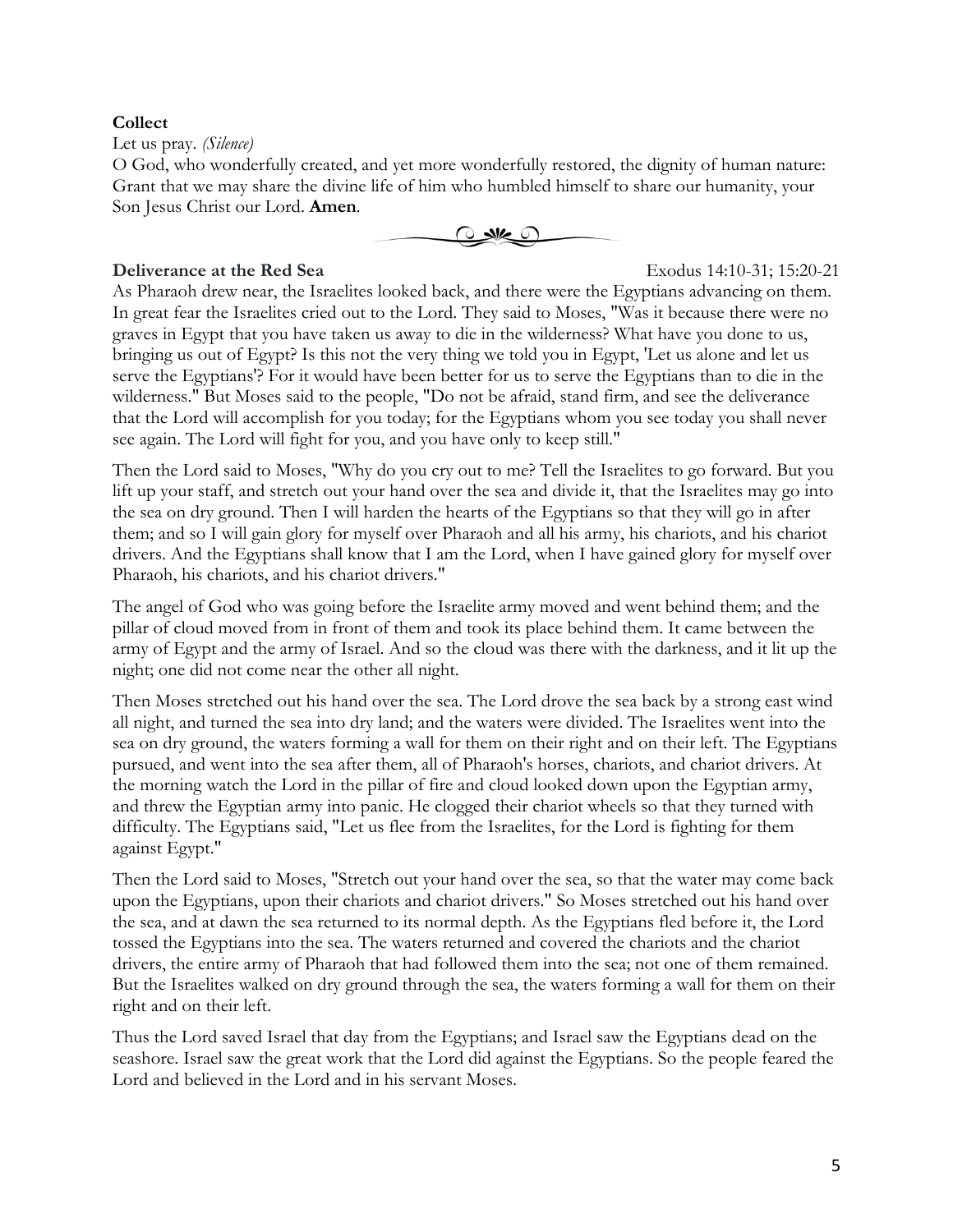Then the prophet Miriam, Aaron's sister, took a tambourine in her hand; and all the women went out after her with tambourines and with dancing. And Miriam sang to them:

"Sing to the Lord, for he has triumphed gloriously; horse and rider he has thrown into the sea."

#### **Music**

"Wade in the water" Theresa Hamm-Smith, *Soprano*; Valerie Hamm, *Alto*

#### **Collect**

Let us pray. *(Silence)*

O God, whose wonderful deeds of old shine forth even to our own day, you once delivered by the power of your mighty arm your chosen people from slavery under Pharaoh, to be a sign for us of the salvation of all nations by the water of Baptism: Grant that all the peoples of the earth may be numbered among the offspring of Abraham, and rejoice in the inheritance of Israel; through Jesus Christ our Lord. **Amen***.*



### **Salvation offered freely to all Isaiah 55:1-11** Ho, everyone who thirsts, come to the waters; and you that have no money, come, buy and eat! Come, buy wine and milk without money and without price. Why do you spend your money for that which is not bread, and your labor for that which does not satisfy? Listen carefully to me, and eat what is good, and delight yourselves in rich food. Incline your ear, and come to me; listen, so that you may live. I will make with you an everlasting covenant, my steadfast, sure love for David. See, I made him a witness to the peoples, a leader and commander for the peoples. See, you shall call nations that you do not know, and nations that do not know you shall run to you, because of the Lord your God, the Holy One of Israel, for he has glorified you. Seek the Lord while he may be found, call upon him while he is near; let the wicked forsake their way, and the unrighteous their thoughts; let them return to the Lord, that he may have mercy on them, and to our God, for he will abundantly pardon. For my thoughts are not your thoughts, nor are your ways my ways, says the Lord.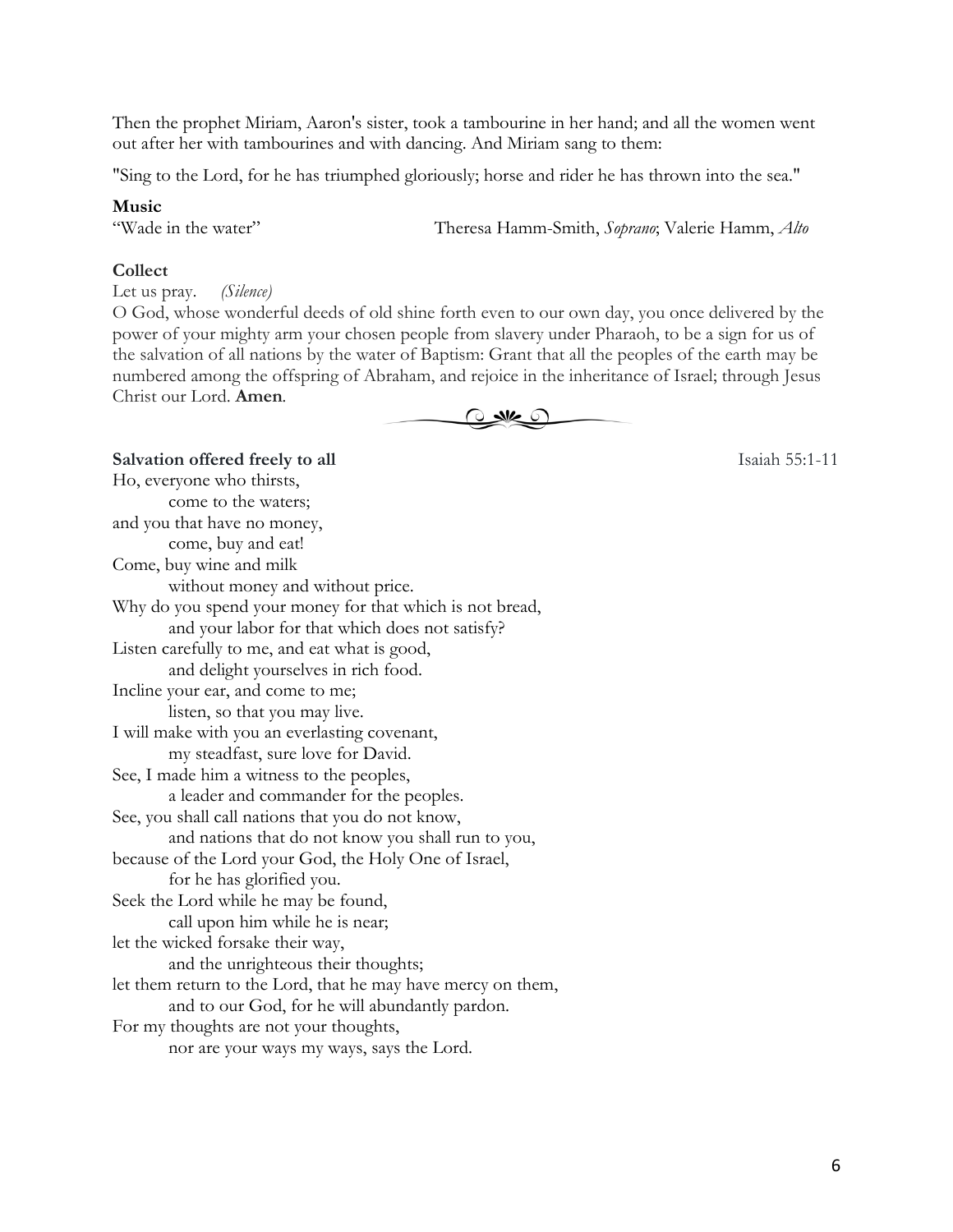For as the heavens are higher than the earth, so are my ways higher than your ways and my thoughts than your thoughts. For as the rain and the snow come down from heaven, and do not return there until they have watered the earth, making it bring forth and sprout, giving seed to the sower and bread to the eater, so shall my word be that goes out from my mouth; it shall not return to me empty, but it shall accomplish that which I purpose, and succeed in the thing for which I sent it.

#### **Music**

Andante - George Frideric Handel St. Simon's Handchime Ensemble

#### **Collect**

Let us pray. *(Silence)*

O God, you have created all things by the power of your Word, and you renew the earth by your Spirit: Give now the water of life to those who thirst for you, that they may bring forth abundant fruit in your glorious kingdom; through Jesus Christ our Lord. **Amen***.*



#### **The Valley of Dry Bones** Ezekiel 37:1-14

The hand of the Lord came upon me, and he brought me out by the spirit of the Lord and set me down in the middle of a valley; it was full of bones. He led me all around them; there were very many lying in the valley, and they were very dry. He said to me, "Mortal, can these bones live?" I answered, "O Lord God, you know." Then he said to me, "Prophesy to these bones, and say to them: O dry bones, hear the word of the Lord. Thus says the Lord God to these bones: I will cause breath to enter you, and you shall live. I will lay sinews on you, and will cause flesh to come upon you, and cover you with skin, and put breath in you, and you shall live; and you shall know that I am the Lord."

So I prophesied as I had been commanded; and as I prophesied, suddenly there was a noise, a rattling, and the bones came together, bone to its bone. I looked, and there were sinews on them, and flesh had come upon them, and skin had covered them; but there was no breath in them. Then he said to me, "Prophesy to the breath, prophesy, mortal, and say to the breath: Thus says the Lord God: Come from the four winds, O breath, and breathe upon these slain, that they may live." I prophesied as he commanded me, and the breath came into them, and they lived, and stood on their feet, a vast multitude.

Then he said to me, "Mortal, these bones are the whole house of Israel. They say, 'Our bones are dried up, and our hope is lost; we are cut off completely.' Therefore prophesy, and say to them, Thus says the Lord God: I am going to open your graves, and bring you up from your graves, O my people; and I will bring you back to the land of Israel. And you shall know that I am the Lord, when I open your graves, and bring you up from your graves, O my people. I will put my spirit within you, and you shall live, and I will place you on your own soil; then you shall know that I, the Lord, have spoken and will act," says the Lord.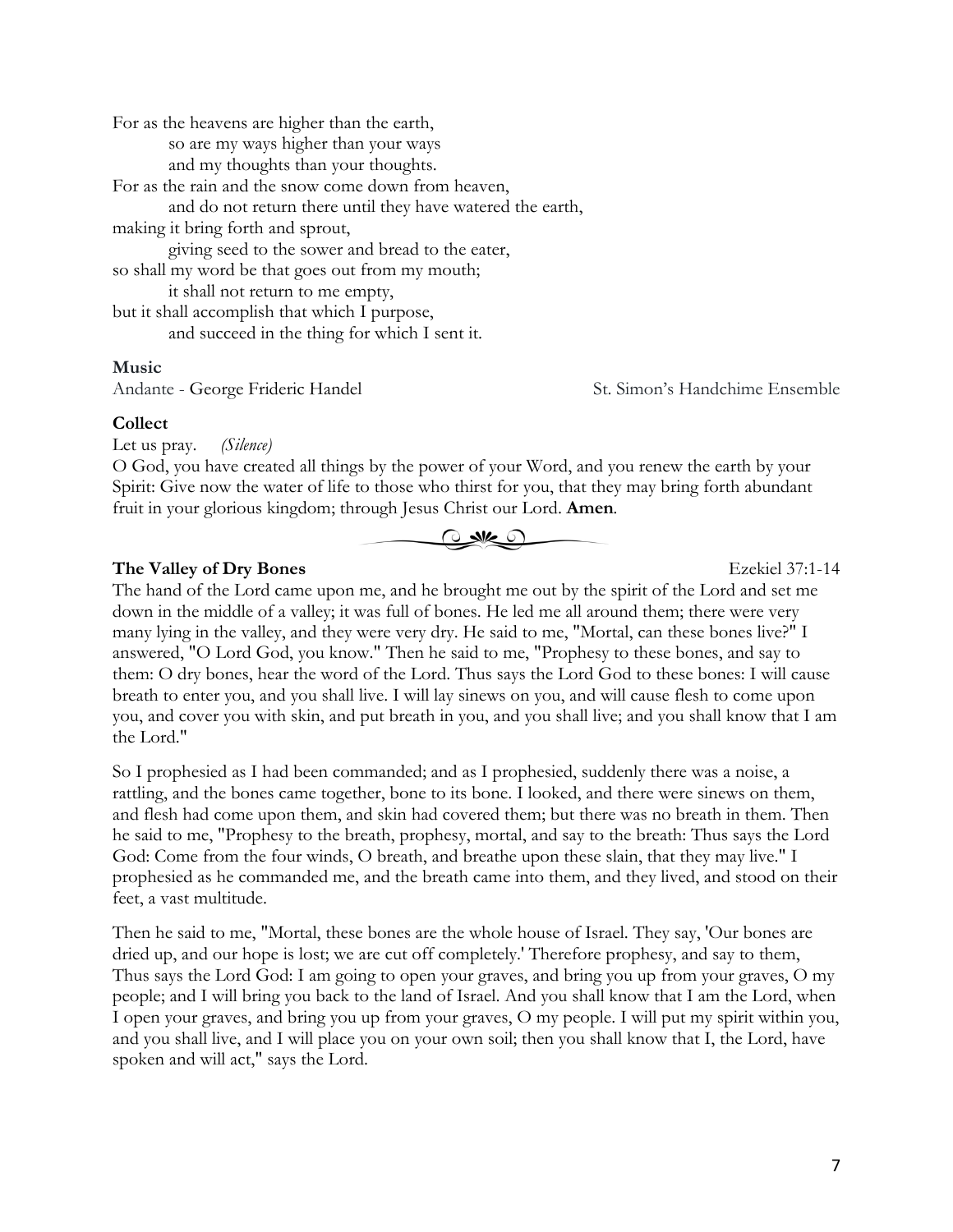#### **Music**

#### **Collect**

Let us pray. *(Silence)*

Almighty God, by the Passover of your Son you have brought us out of sin into righteousness and out of death into life: Grant to those who are sealed by your Holy Spirit the will and the power to proclaim you to all the world; through Jesus Christ our Lord. **Amen**.



# **The gathering of God's people**  $\qquad \qquad$  Zephaniah 3:14-20

Sing aloud, O daughter Zion; shout, O Israel! Rejoice and exult with all your heart, O daughter Jerusalem! The Lord has taken away the judgments against you, he has turned away your enemies. The king of Israel, the Lord, is in your midst; you shall fear disaster no more. On that day it shall be said to Jerusalem: Do not fear, O Zion; do not let your hands grow weak. The Lord, your God, is in your midst, a warrior who gives victory; he will rejoice over you with gladness, he will renew you in his love;

#### **Hymn**

Hymnal 522 "Glorious things of thee are spoken"

**Glorious things of thee are spoken, Zion, city of our God; he whose word cannot be broken formed thee for his own abode; on the Rock of Ages founded, what can shake thy sure repose? With salvation's walls surrounded, thou may'st smile at all thy foes.**

#### **Collect**

#### Let us pray. *(Silence)*

O God of unchangeable power and eternal light: Look favorably on your whole Church, that wonderful and sacred mystery; by the effectual working of your providence, carry out in tranquility the plan of salvation; let the whole world see and know that things which were cast down are being raised up, and things which had grown old are being made new, and that all things are being brought to their perfection by him through whom all things were made, your Son Jesus Christ our Lord. **Amen**.

8

**Blest inhabitants of Zion, washed in the Redeemer's blood! Jesus, whom their souls rely on, makes them kings and priests to God. 'Tis his love his people raise over self to reign as kings: and as priests, his solemn praises each for a thank-offering brings.**

he will exult over you with loud singing

so that you will not bear reproach for it. I will deal with all your oppressors

and I will change their shame into praise

for I will make you renowned and praised

At that time I will bring you home, at the time when I gather you;

among all the peoples of the earth, when I restore your fortunes before your eyes, says the Lord.

I will remove disaster from you,

as on a day of festival.

And I will save the lame and gather the outcast,

and renown in all the earth.

at that time.

"Dry Bones" arranged by Dave and Jean Perry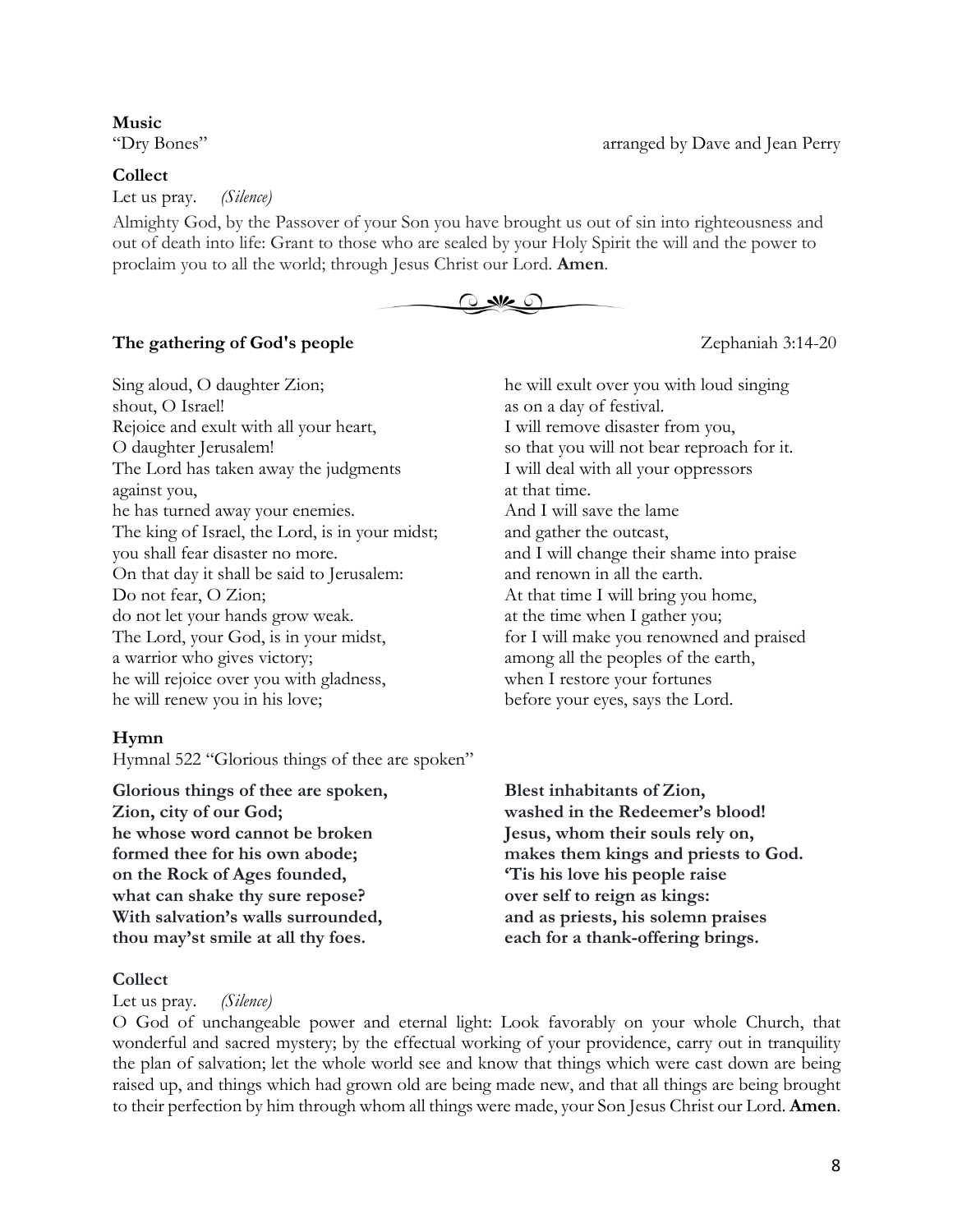Through the Paschal mystery, dear friends, we are buried with Christ by Baptism into his death, and raised with him to newness of life. I call upon you, therefore, now that our Lenten observance is ended, to renew the solemn promises and vows of Holy Baptism, by which we once renounced Satan and all his works, and promised to serve God faithfully in his holy Catholic Church.

# **The Renewal of Baptismal Vows**

| Celebrant<br>People | Do you reaffirm your renunciation of evil and renew your commitment to Jesus Christ?<br>I do.                                                                                                                                                                                                                                                                                                                                                                                |
|---------------------|------------------------------------------------------------------------------------------------------------------------------------------------------------------------------------------------------------------------------------------------------------------------------------------------------------------------------------------------------------------------------------------------------------------------------------------------------------------------------|
| Celebrant<br>People | Do you believe in God the Father?<br>I believe in God, the Father almighty,<br>creator of heaven and earth.                                                                                                                                                                                                                                                                                                                                                                  |
| Celebrant<br>People | Do you believe in Jesus Christ, the Son of God?<br>I believe in Jesus Christ, his only Son, our Lord.<br>He was conceived by the power of the Holy Spirit<br>and born of the Virgin Mary.<br>He suffered under Pontius Pilate,<br>was crucified, died, and was buried.<br>He descended to the dead.<br>On the third day he rose again.<br>He ascended into heaven,<br>and is seated at the right hand of the Father.<br>He will come again to judge the living and the dead. |
| Celebrant<br>People | Do you believe in God the Holy Spirit?<br>I believe in the Holy Spirit,<br>the holy catholic Church,<br>the communion of saints,<br>the forgiveness of sins,<br>the resurrection of the body,<br>and the life everlasting.                                                                                                                                                                                                                                                   |
| Celebrant           | Will you continue in the apostles' teaching and fellowship, in the breaking of bread, and<br>in the prayers?                                                                                                                                                                                                                                                                                                                                                                 |
| People              | I will, with God's help.                                                                                                                                                                                                                                                                                                                                                                                                                                                     |
| Celebrant           | Will you persevere in resisting evil, and, whenever you fall into sin, repent and return to<br>the Lord?                                                                                                                                                                                                                                                                                                                                                                     |
| People              | I will, with God's help.                                                                                                                                                                                                                                                                                                                                                                                                                                                     |
| Celebrant<br>People | Will you proclaim by word and example the Good News of God in Christ?<br>I will, with God's help.                                                                                                                                                                                                                                                                                                                                                                            |
| Celebrant<br>People | Will you seek and serve Christ in all persons, loving your neighbor as yourself?<br>I will, with God's help.                                                                                                                                                                                                                                                                                                                                                                 |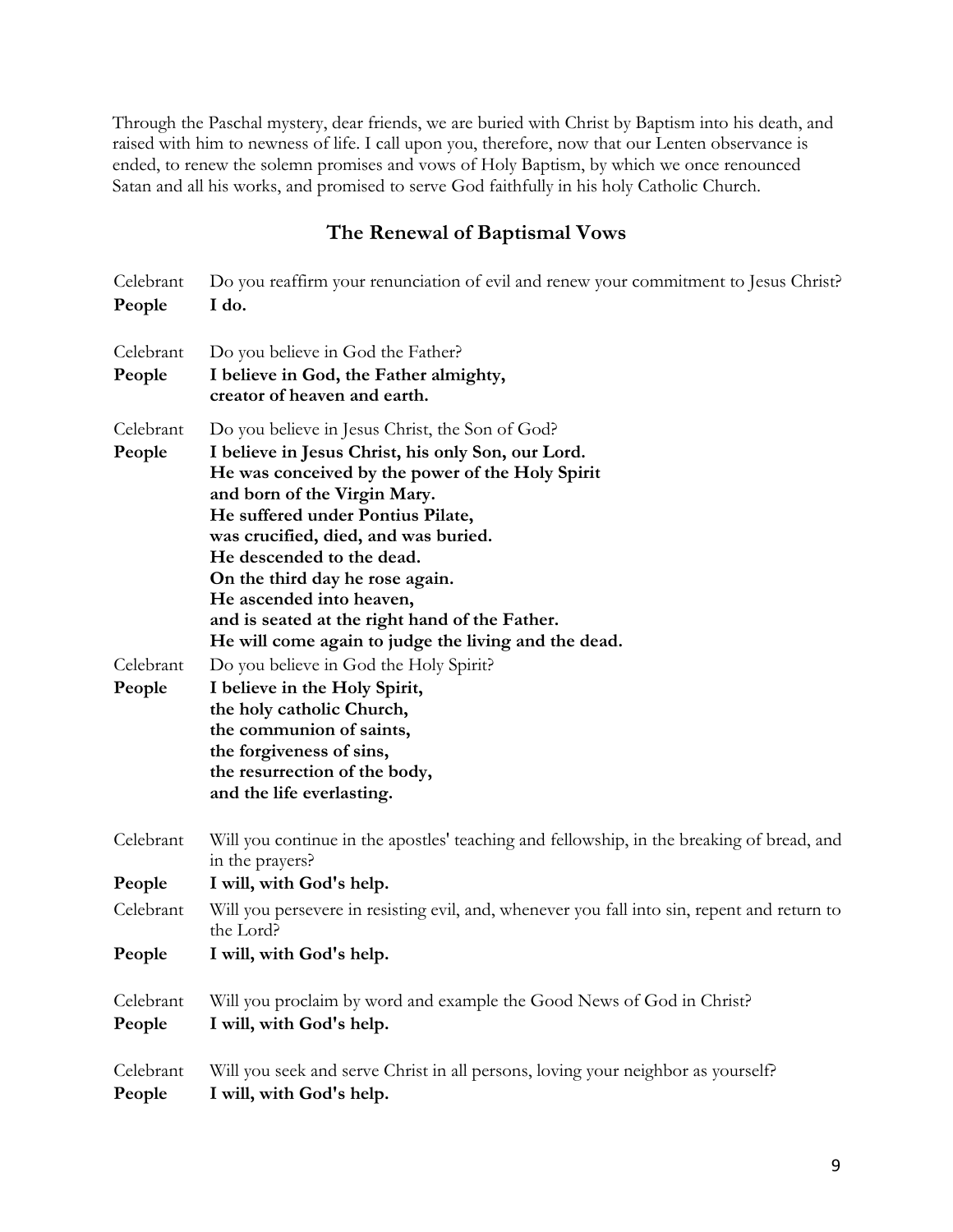Celebrant Will you strive for justice and peace among all people, and respect the dignity of every human being?

**People I will, with God's help.**

#### *The Celebrant concludes*

May Almighty God, the Father of our Lord Jesus Christ, who has given us a new birth by water and the Holy Spirit, and bestowed upon us the forgiveness of sins, keep us in eternal life by his grace, in Christ Jesus our Lord. **Amen***.*

# **The Holy Eucharist**

*The candles at the Altar are lighted from the Paschal Candle. You may light your home candle at this time.*

### **Paschal Acclamation** *BCP* **355**

Celebrant Alleluia. Christ is risen. **People The Lord is risen indeed. Alleluia.**

**Gloria in Excelsis**, Canticle 20 WLP 900, setting by John Rutter

**Glory to God in the highest, and peace to his people on earth.**

**Lord God, heavenly King, almighty God and Father, we worship you, we give you thanks, we praise you for your glory.**

**Lord Jesus Christ, only Son of the Father, Lord God, Lamb of God, you take away the sin of the world; have mercy on us; you are seated at the right hand of the Father; receive our prayer.**

**For you alone are the Holy One, you alone are the Lord, you alone are the Most High, Jesus Christ, with the Holy Spirit, in the glory of God the Father. Amen.**

Celebrant The Lord be with you **People And also with you.** Celebrant Let us pray.

O God, who made this most holy night to shine with the glory of the Lord's resurrection: Stir up in your Church that Spirit of adoption which is given to us in Baptism, that we, being renewed both in body and mind, may worship you in sincerity and truth; through Jesus Christ our Lord, who lives and reigns with you, in the unity of the Holy Spirit, one God, now and for ever. **Amen***.*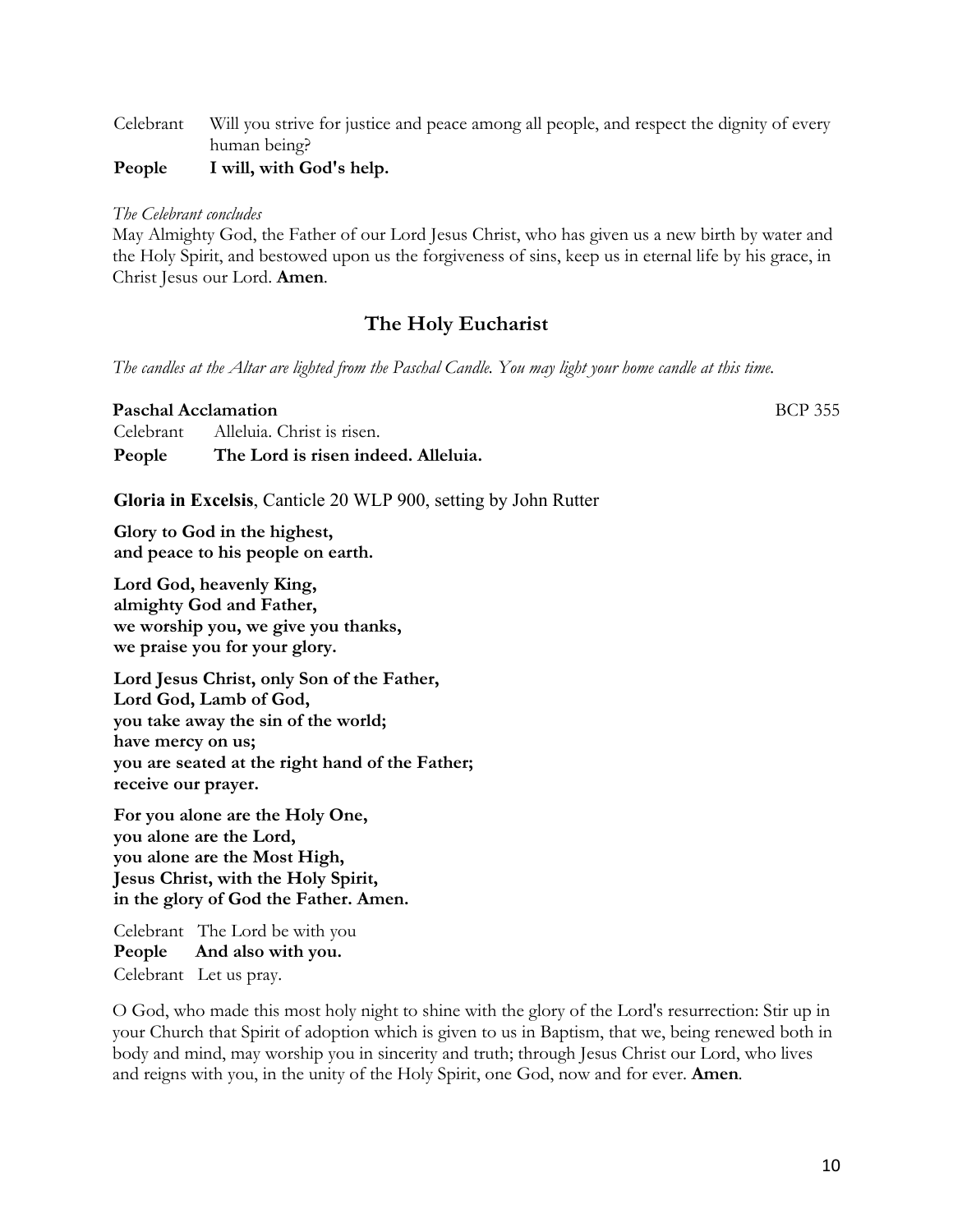Do you not know that all of us who have been baptized into Christ Jesus were baptized into his death? Therefore we have been buried with him by baptism into death, so that, just as Christ was raised from the dead by the glory of the Father, so we too might walk in newness of life. For if we have been united with him in a death like his, we will certainly be united with him in a resurrection like his. We know that our old self was crucified with him so that the body of sin might be destroyed, and we might no longer be enslaved to sin. For whoever has died is freed from sin. But if we have died with Christ, we believe that we will also live with him. We know that Christ, being raised from the dead, will never die again; death no longer has dominion over him. The death he died, he died to sin, once for all; but the life he lives, he lives to God. So you also must consider yourselves dead to sin and alive to God in Christ Jesus.

#### **The Psalm** Psalm 114

1 Hallelujah!

When Israel came out of Egypt, the house of Jacob from a people of strange speech,

- 2 Judah became God's sanctuary and Israel his dominion.
- 3 The sea beheld it and fled; Jordan turned and went back.
- 4 The mountains skipped like rams, and the little hills like young sheep.
- 5 What ailed you, O sea, that you fled? O Jordan, that you turned back?
- 6 You mountains, that you skipped like rams? you little hills like young sheep?
- 7 Tremble, O earth, at the presence of the Lord, at the presence of the God of Jacob,
- 8 Who turned the hard rock into a pool of water and flint-stone into a flowing spring.

On the first day of the week, at early dawn, the women who had come with Jesus from Galilee came to the tomb, taking the spices that they had prepared. They found the stone rolled away from the tomb, but when they went in, they did not find the body. While they were perplexed about this, suddenly two men in dazzling clothes stood beside them. The women were terrified and bowed their faces to the ground, but the men said to them, "Why do you look for the living among the dead? He is not here, but has risen. Remember how he told you, while he was still in Galilee, that the Son of Man must be handed over to sinners, and be crucified, and on the third day rise again." Then they remembered his words, and returning from the tomb, they told all this to the eleven and to all the rest. Now it was Mary Magdalene, Joanna, Mary the mother of James, and the other women with them who told this to the apostles. But these words seemed to them an idle tale, and they did not believe them. But Peter got up and ran to the tomb; stooping and looking in, he saw the linen cloths by themselves; then he went home, amazed at what had happened.

**The Epistle** Romans 6:3-11

**The Gospel** Luke 24:1-12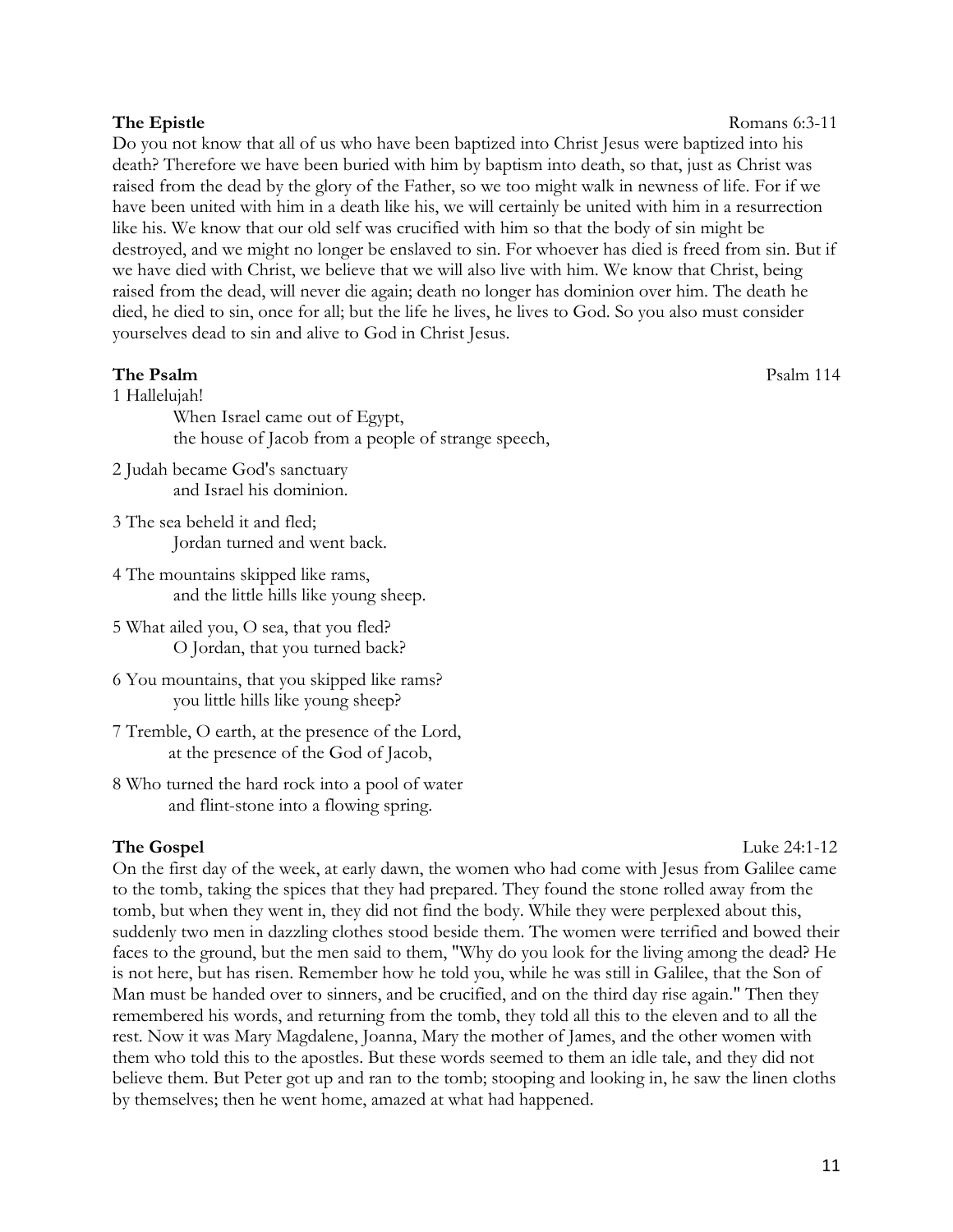# **The Prayers of the People**

I ask your prayers for God's people throughout the world; for our Bishop Rob; for this gathering; and for all ministers and people. Pray for the Church.

# *Silence*

I ask your prayers for peace; for goodwill among nations; and for the well-being of all people. Pray for justice and peace.

# *Silence*

I ask your prayers for the poor, the sick, the hungry, the oppressed, and those in prison. Pray for those in any need or trouble.

# *Silence*

I ask your prayers for all who seek God, or a deeper knowledge of him. Pray that they may find and be found by him.

### *Silence*

I ask your prayers for the departed in our communities. Pray for those who have died.

*Silence*

Praise God for those in every generation in whom Christ has been honored. Pray that we may have grace to glorify Christ in our own day.

*Silence*

# **Closing Collect**

**The Peace**

**The Offertory Anthem** "A Song to the Lamb" - Donald Pearson

# **The Hymn at the Preparation**

Hymnal 174 "At the Lamb's high feast we sing"

#### **The Great Thanksgiving** *Eucharistic Prayer A*

| Celebrant The Lord be with you.                      |
|------------------------------------------------------|
| People<br>And also with you.                         |
| Lift up your hearts.                                 |
| People We lift them to the Lord.                     |
| Let us give thanks to the Lord our God.              |
| It is right to give him thanks and praise.<br>People |
|                                                      |

It is right, and a good and joyful thing, always and everywhere to give thanks to you, Father Almighty, Creator of heaven and earth. But chiefly are we bound to praise you for the glorious resurrection of your Son Jesus Christ our Lord; for he is the true Paschal Lamb, who was sacrificed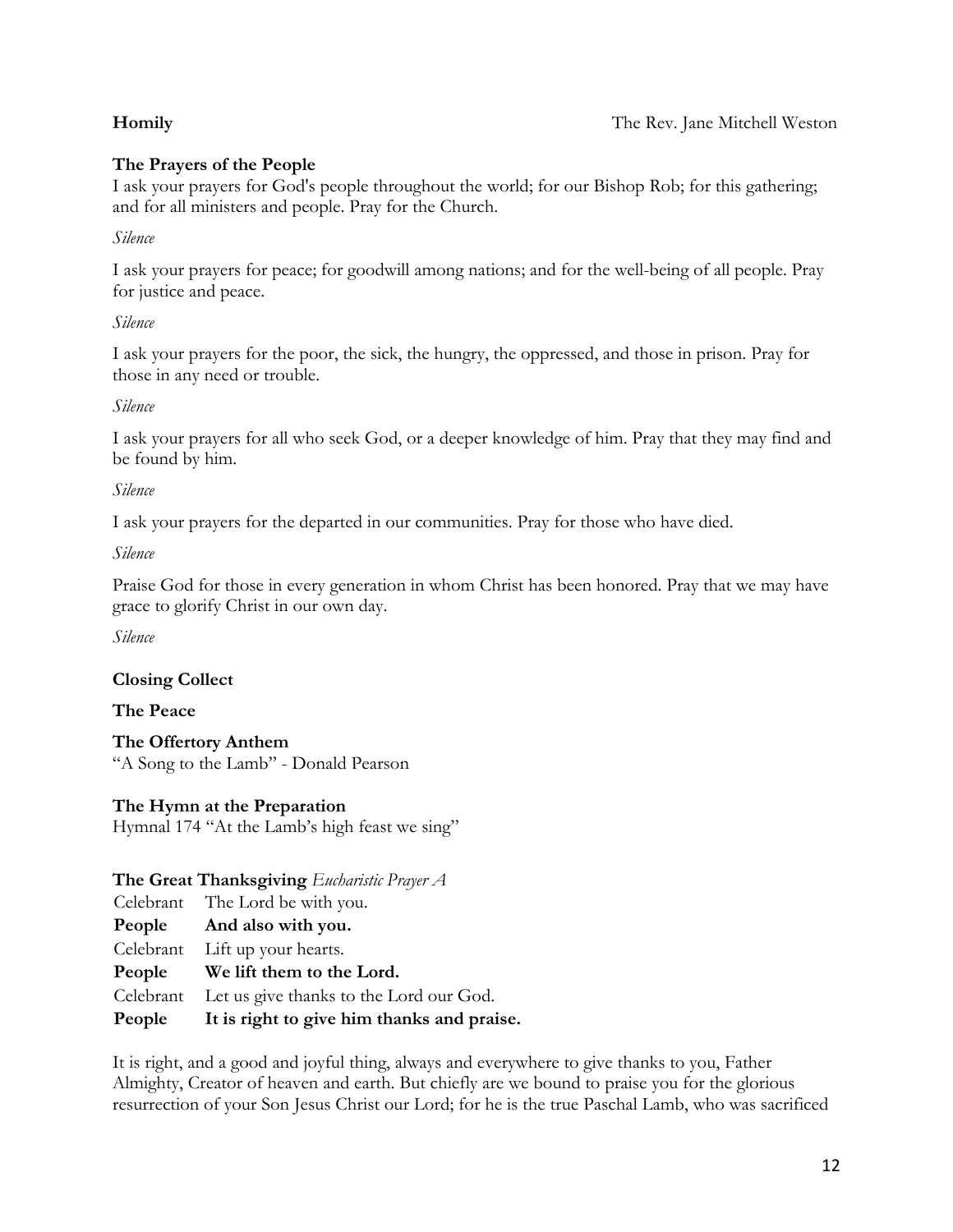for us, and has taken away the sin of the world. By his death he has destroyed death, and by his rising to life again he has won for us everlasting life.

Therefore we praise you, joining our voices with Angels and Archangels and with all the company of heaven, who for ever sing this hymn to proclaim the glory of your Name:

**Sanctus** - Hymnal S-125

**Holy, Holy, Holy Lord, God of power and might, heaven and earth are full of your glory. Hosanna in the highest. Blessed is he who comes in the name of the Lord. Hosanna in the highest.**

Holy and gracious Father: In your infinite love you made us for yourself, and, when we had fallen into sin and become subject to evil and death, you, in your mercy, sent Jesus Christ, your only and eternal Son, to share our human nature, to live and die as one of us, to reconcile us to you, the God and Father of all.

He stretched out his arms upon the cross, and offered himself, in obedience to your will, a perfect sacrifice for the whole world.

On the night he was handed over to suffering and death, our Lord Jesus Christ took bread; and when he had given thanks to you, he broke it, and gave it to his disciples, and said, "Take, eat: This is my Body, which is given for you. Do this for the remembrance of me."

After supper he took the cup of wine; and when he had given thanks, he gave it to them, and said, "Drink this, all of you: This is my Blood of the new Covenant, which is shed for you and for many for the forgiveness of sins. Whenever you drink it, do this for the remembrance of me."

Therefore we proclaim the mystery of faith: *Celebrant and People* **Christ has died. Christ is risen. Christ will come again.**

#### *The Celebrant continues*

We celebrate the memorial of our redemption, O Father, in this sacrifice of praise and thanksgiving. Recalling his death, resurrection, and ascension, we offer you these gifts.

Sanctify them by your Holy Spirit to be for your people the Body and Blood of your Son, the holy food and drink of new and unending life in him. Sanctify us also that we may faithfully receive this holy Sacrament, and serve you in unity, constancy, and peace; and at the last day bring us with all your saints into the joy of your eternal kingdom.

All this we ask through your Son Jesus Christ: By him, and with him, and in him, in the unity of the Holy Spirit all honor and glory is yours, Almighty Father, now and for ever. **AMEN***.*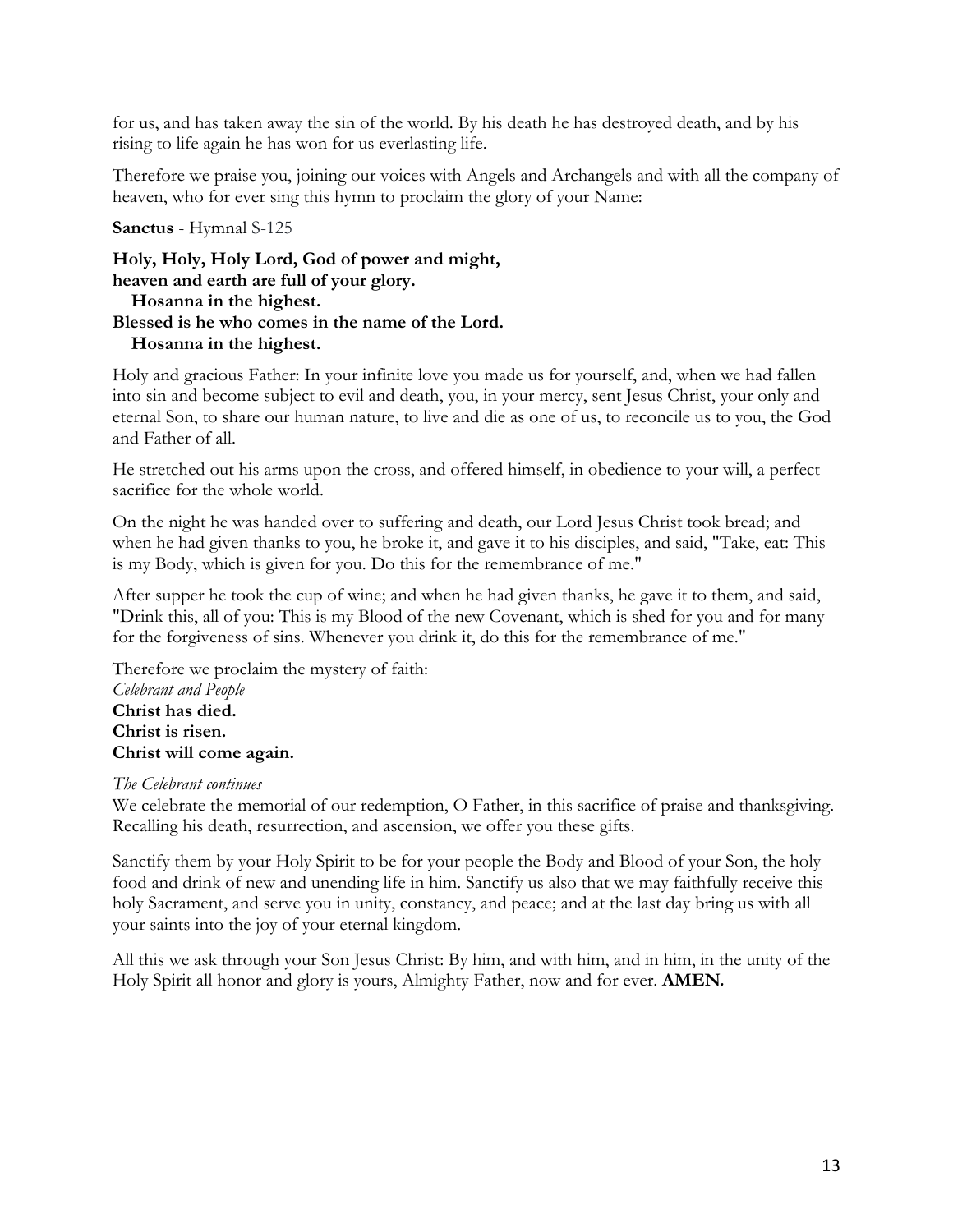And now, as our Savior Christ has taught us, we are bold to say, **Our Father, who art in heaven, hallowed be thy Name, thy kingdom come, thy will be done, on earth as it is in heaven. Give us this day our daily bread. And forgive us our trespasses, as we forgive those who trespass against us. And lead us not into temptation, but deliver us from evil. For thine is the kingdom, and the power, and the glory, for ever and ever. Amen.**

**The Breaking of the Bread** Celebrant Alleluia. Christ our Passover is sacrificed for us; **People Therefore let us keep the feast. Alleluia.** Celebrant The Gifts of God for the People of God.

**Fraction Anthem**  *Pascha Nostrum* (Christ Our Passover) by Jeffrey Rickard

**Hymn at Distribution**

"Let us talents and tongues employ"

**Let us talents and tongues employ, reaching out with a shout of joy: bread is broken, the wine is poured, Christ is spoken and seen and heard:**

**R: Jesus lives again, earth can breathe again, pass the word around: loaves abound.**

**Christ is able to make us one, at his table he sets the tone, teaching people to live to bless, love in word and in deed express:**

**Post Communion Prayer** Let us pray. *Celebrant and People*  **Almighty and everliving God, we thank you for feeding us with the spiritual food of the most precious Body and Blood of your Son our Savior Jesus Christ; and for assuring us in these holy mysteries that we are living members of the Body of your Son,**

**R: Jesus lives again, earth can breathe again, pass the word around: loaves abound.**

**Jesus calls us in, sends us out bearing fruit in a world of doubt, gives us love to tell, bread to share: God Emmanuel everywhere:**

**R: Jesus lives again, earth can breathe again, pass the word around: loaves abound.**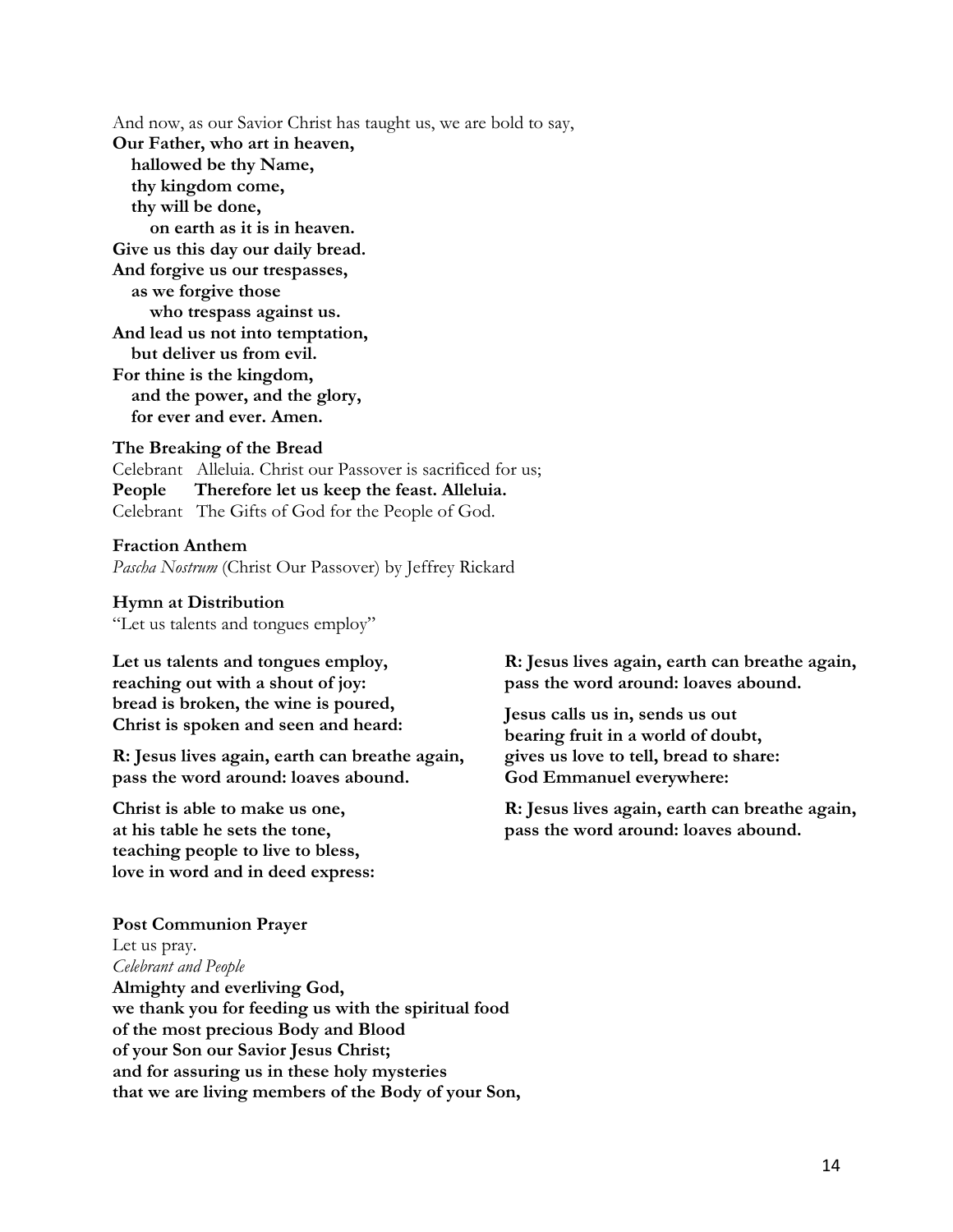**and heirs of your eternal kingdom. And now, Father, send us out to do the work you have given us to do, to love and serve you as faithful witnesses of Christ our Lord. To him, to you, and to the Holy Spirit, be honor and glory, now and for ever. Amen.**

#### **Easter Blessing**

**Closing Hymn** Hymnal 296, 'We know that Christ is raised'

| We know that Christ is raised and dies no more. | The Father's splendor clothes the Son with life. |
|-------------------------------------------------|--------------------------------------------------|
| Embraced by death, he broke its fearful hold,   | The Spirit's power shakes the church of God.     |
| and our despair he turned to blazing joy.       | Baptized, we live with God, the Three in One.    |
| Alleluia!                                       | Alleluia!                                        |
| We share by water in his sering death           | A now quation games to life and grows            |

**We share by water in his saving death. Reborn, we share with him an Easter life as living members of a living Christ. Alleluia!**

**A new creation comes to life and grows as Christ's new body takes on flesh and blood. The universe, restored and whole, will sing: Alleluia!**

#### **Dismissal**

Deacon Let us go forth into the world, rejoicing in the power of the Spirit. Alleluia. Alleluia. **People Thanks be to God. Alleluia. Alleluia.**

#### **Closing Voluntary**

"Easter Victory" setting by Charles Callahan